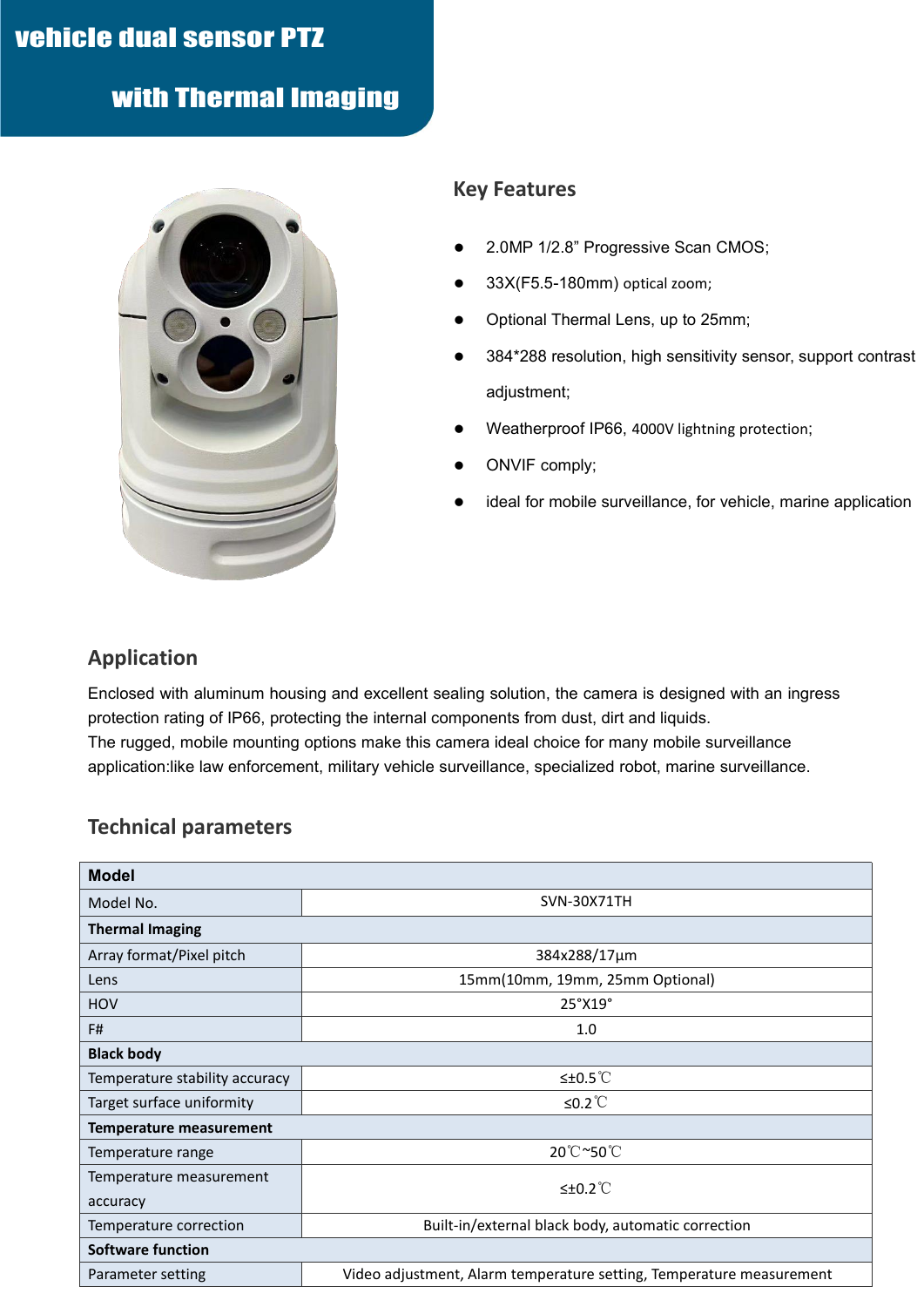|                          | parameter setting, Full screen mode setting, Image segmentation settings, etc |
|--------------------------|-------------------------------------------------------------------------------|
| Temperature measurement  | Mouse temperature measurement, Temperature cursor overlay, Full screen        |
|                          | maximum temperature / minimum temperature                                     |
| Alarm                    | Multiple alarm temperature points, Alarm snapshot, Alarm switch, Alarm sound  |
|                          | switch                                                                        |
| Video recording          | Video recording switch, Manual recording, Automatic recording                 |
| Historical data query    | Query historical alarm data, Process historical alarm data                    |
| <b>Visible Camera</b>    |                                                                               |
| Image Sensor             | 2.0MP, 1/2.8" Progressive Scan CMOS                                           |
| Effective pixel          | 1920*1080, 2.0MP                                                              |
| Min. Illumination        | Color:0.01 Lux; Black:0.0005Lux                                               |
| Focal Length             | 5.5-180mm; 33x optical zoom                                                   |
| Aperture Range           | $F1.5-F4.0$                                                                   |
| HOV                      | 60.5-2.3° (wide-tele)                                                         |
| Minimum Working distance | 100mm(wide)-1000mm(tele)                                                      |
| Automatic control        | ATW, Automatic gain, Auto exposure                                            |
| Signal to noise ratio    | $\geq$ 55dBG                                                                  |
| <b>BLC</b>               | On $/$ off                                                                    |
| Shutter                  | 1/25~1/100,000sec                                                             |
| Day/Night Switch         | IR cut filter                                                                 |
| Digital zoom             | 16X                                                                           |
| Focus mode               | automatic / manual                                                            |
| Pan/Tilt                 |                                                                               |
| Pan Range                | 360° (endless)                                                                |
| Pan Speed                | $0.05^{\circ} \approx 80^{\circ}/s$                                           |
| <b>Tilt Range</b>        | $-25^{\circ}$ ~ +90 $^{\circ}$                                                |
| <b>Tilt Speed</b>        | $0.05^{\circ} \approx 60^{\circ}/s$                                           |
| Proportional zoom        | support                                                                       |
| Preset                   | 255                                                                           |
| Power-off self-locking   | support                                                                       |
| Data interface           | RJ45 10Base-T/100Base-TX                                                      |
| Frame rate               | 25/30fps                                                                      |
| Video compression        | H.265/H.264/MJPEG                                                             |
| Interface Protocol       | <b>ONVIF</b>                                                                  |
| Network protocol         | TCP/IP, ICMP, HTTP, HTTPS, FTP, DHCP, DNS, RTP, RTSP, RTCP, NTP, SMTP, IPv6   |
| Dual stream              | support                                                                       |
| Local storage            | Micro SD card storage                                                         |
| Security                 | Password protection, Multi-user access control                                |
| General                  |                                                                               |
| Power                    | DC 10V-24V                                                                    |
| Power consumption        | 24w                                                                           |
|                          | $-20^{\circ}$ C ~65 $^{\circ}$ C                                              |
| Working temperature      |                                                                               |
| Working humidity         | <90%                                                                          |
| Ingress Protection       | IP66,4000V lightning protection                                               |